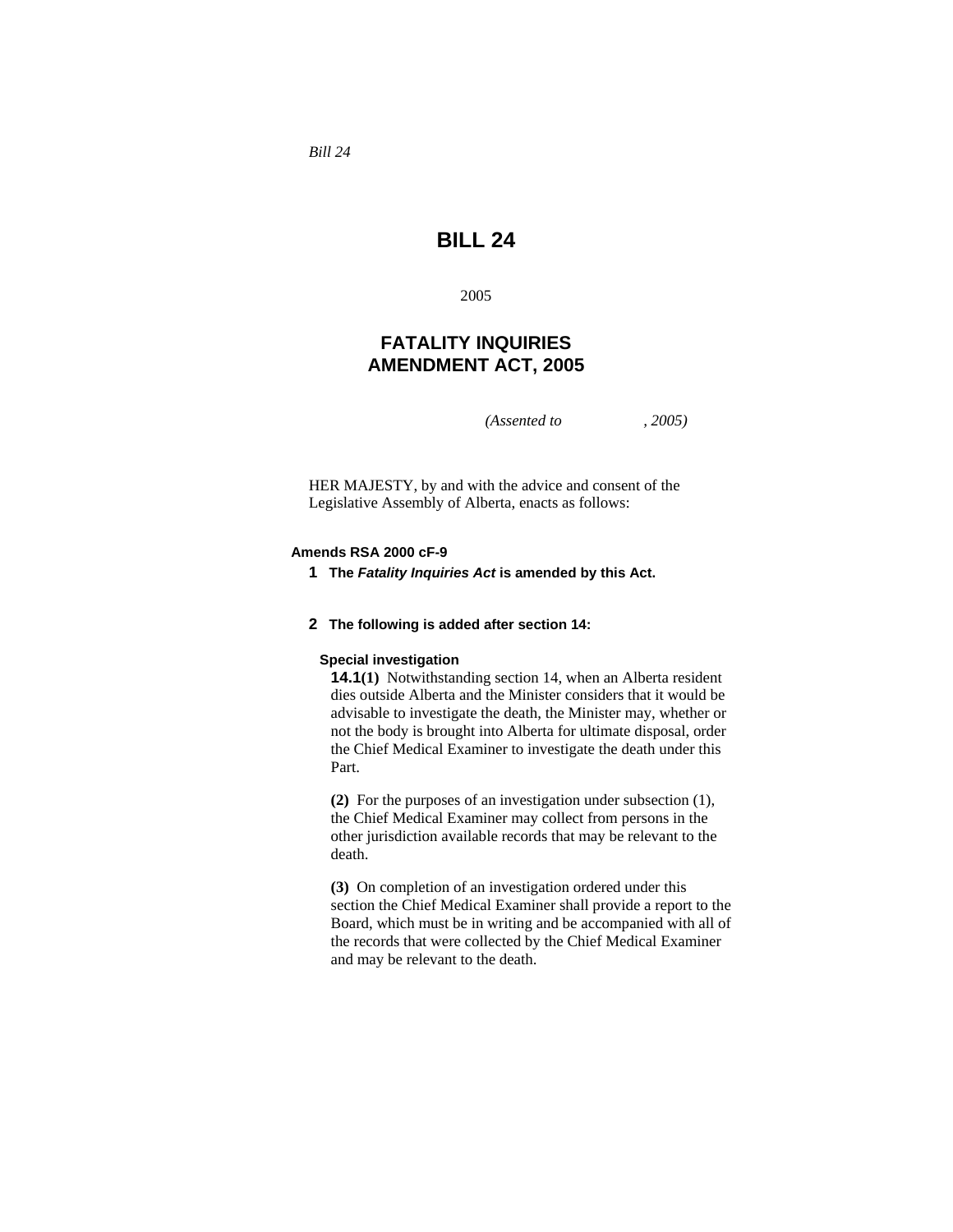# **3 Section 19 is amended by adding the following after subsection (1):**

**(1.1)** Where the Minister makes an order under section 14.1, the Chief Medical Examiner shall, in investigating the death, establish, where possible, the matters set out in subsection (1).

## **4 Section 33 is amended**

# **(a) by repealing subsection (1) and substituting the following:**

## **Recommendation for public inquiry**

**33(1)** When the Board receives a notification pursuant to section 32 or a report pursuant to section  $14.1(3)$ , it shall review the notification or report and the material submitted to it with the notification or report, together with any other material it considers relevant, and may recommend any further investigation that may be necessary.

# **(b) by repealing subsection (3) and substituting the following:**

**(3)** When the Board conducts a review under this section with respect to a death referred to in section 10(2)(i), 11, 12 or 13, the Board shall recommend that a public fatality inquiry be held unless it is satisfied

- (a) that the death was due entirely to natural causes and was not preventable and that the public interest would not be served by a public fatality inquiry, or
- (b) that there was no meaningful connection between the death and the nature or quality of care or supervision being provided to the deceased person by reason of the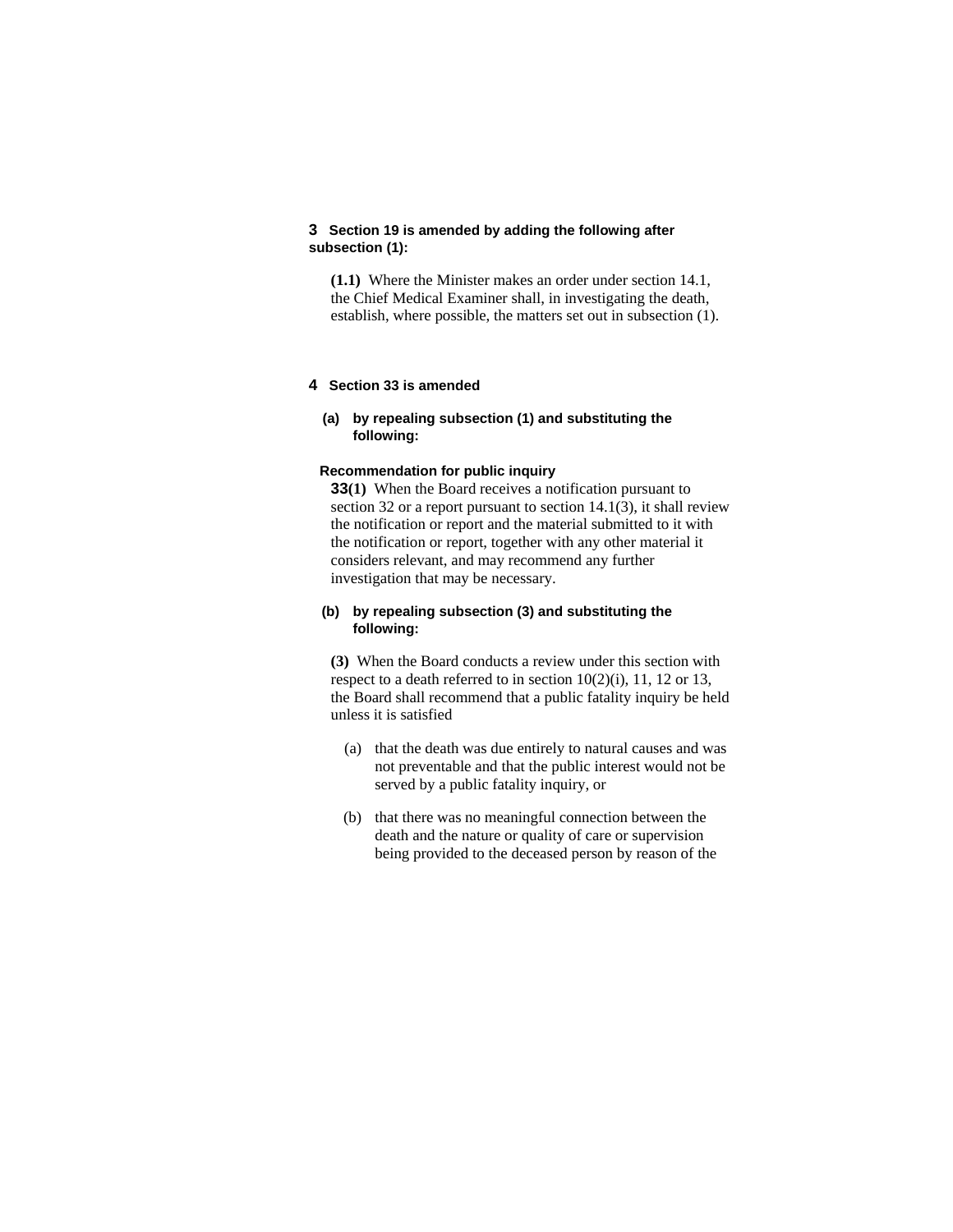deceased person's status as described in section 10(2)(i), 11, 12 or 13.

**(4)** Notwithstanding subsection (2), where, pursuant to a report from the Chief Medical Examiner under section 14.1, the Board makes a recommendation that a public fatality inquiry be held in respect of a death that occurred outside Alberta, the recommendation must be limited to inquiring into matters that are related to the death and have a direct connection to Alberta.

# **5 The following is added after section 33:**

## **Counsel's right to information**

**33.1** The Board shall, on the request of counsel appointed under section 35.1, make available to counsel for inspection

- (a) all material referred to in section 33(1) that is in its possession, and
- (b) all recommendations made by it under section 33(2).

# **6 Section 35 is repealed and the following is substituted:**

# **Public fatality inquiry**

**35(1)** The Minister

- (a) shall on the recommendation of the Board, and
- (b) may in any other case,

order that a judge conduct a public fatality inquiry into a death or 2 or more deaths that arose out of the same or similar circumstances.

**(2)** Where, pursuant to a recommendation of the Board referred to in section 33(4), the Minister makes an order under subsection (1) in respect of a death that occurred outside Alberta, the order must limit the scope of the public fatality inquiry to matters that are related to the death and have a direct connection to Alberta.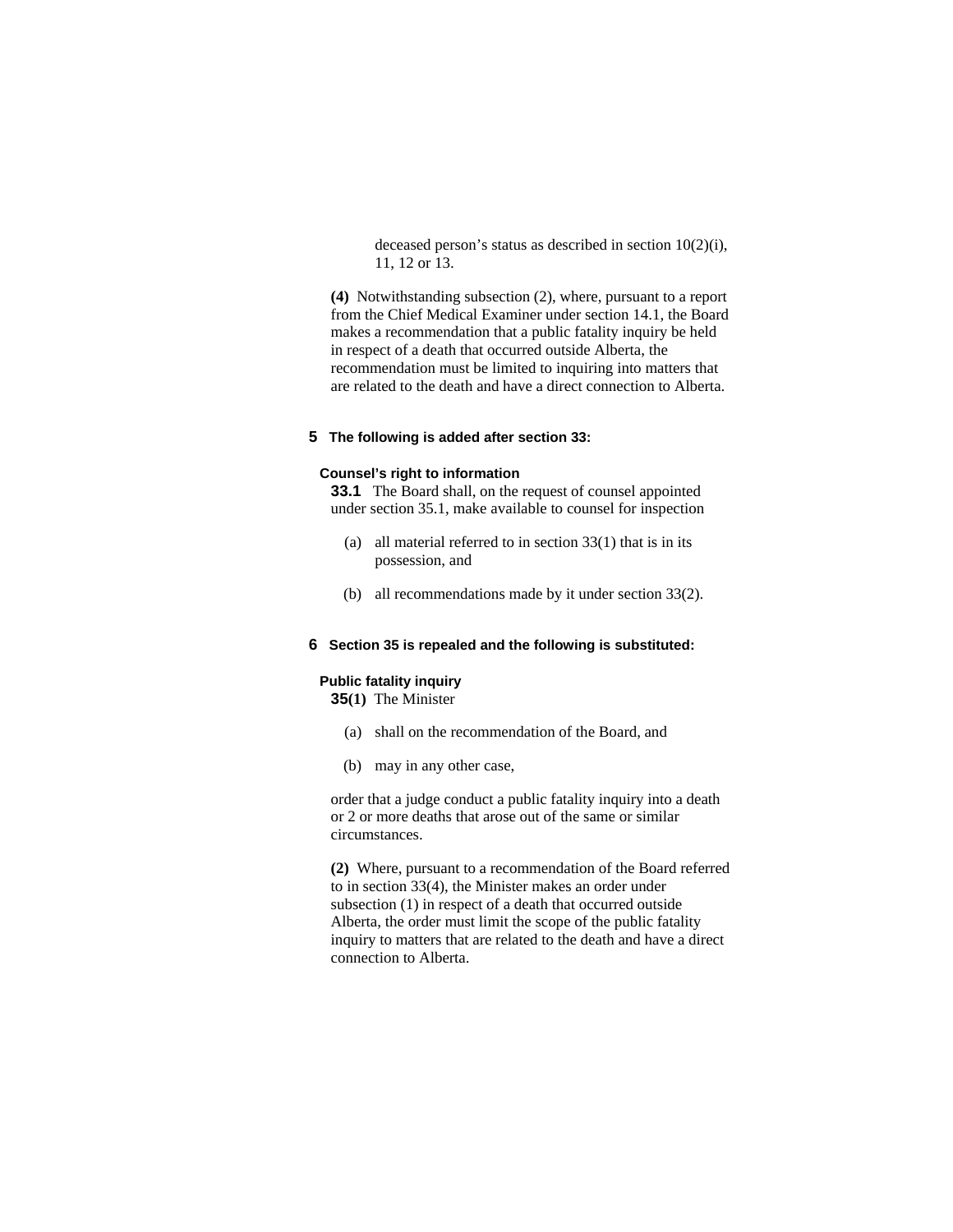**(3)** On an order being made under subsection (1), the chief judge shall designate a judge to hold a public fatality inquiry into the death in respect of which the order was made.

# **7 The following is added after section 35:**

#### **Appointment of counsel**

**35.1(1)** When the Minister makes an order under section 35, the Minister shall appoint a member of The Law Society of Alberta as counsel for the purposes of the inquiry.

- **(2)** Counsel appointed under subsection (1)
	- (a) shall, with direction from the inquiry judge, determine the witness list for the inquiry,
	- (b) is responsible for overseeing the presentation of evidence at the inquiry, and
	- (c) may present arguments and submissions and examine and cross-examine witnesses at the inquiry.

#### **Collection of records**

**35.2(1)** For the purposes of carrying out his or her duties under this Act in respect of a public fatality inquiry, counsel appointed under section 35.1 may collect any records that are or may be relevant for the purposes of the public fatality inquiry.

**(2)** A person who receives a request for a record from counsel appointed under section 35.1 shall disclose the record in accordance with the request.

**(3)** Where a person fails to comply with a request under this section, counsel appointed under section 35.1 may, on at least 2 days' notice to that person, apply to the judge conducting the public fatality inquiry for an order directing the person to comply with the request, and the judge may make the order accordingly, subject to any terms and conditions the judge considers appropriate.

**8 Section 36(a) is amended by striking out** "or judge and jury".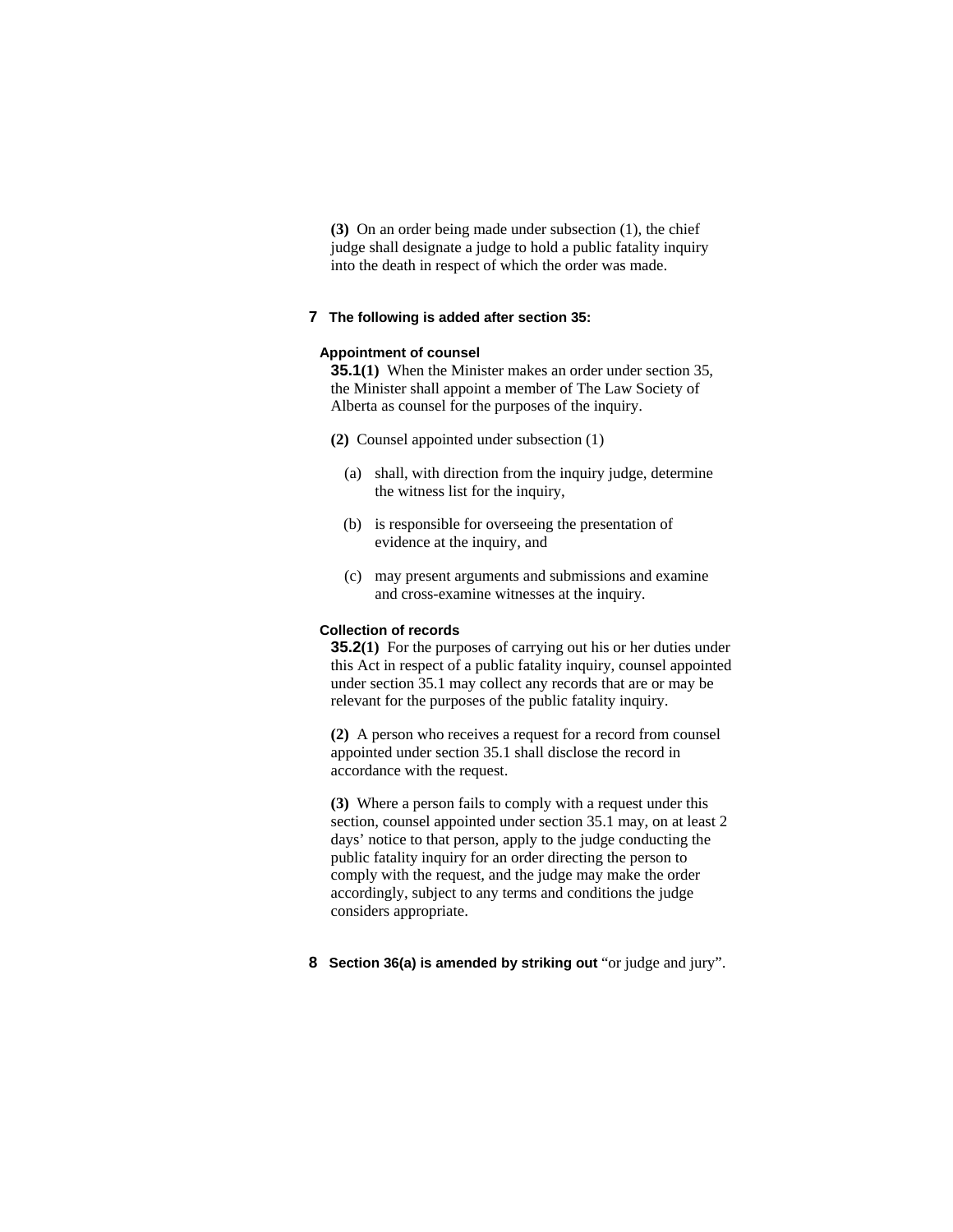# **9 Section 37 is repealed.**

#### **10 The following is added before section 38:**

#### **Conferences**

**37.1**(1) A judge who conducts a public fatality inquiry

- (a) shall, before receiving any evidence at the inquiry, and
- (b) may, at any time during the inquiry

hold a conference under this section.

**(2)** At a conference referred to in subsection (1) the judge may give directions respecting

- (a) the issues that will be or are under consideration at the public fatality inquiry,
- (b) procedural matters and matters of fairness related to the public fatality inquiry, and
- (c) any other issues that the judge considers have arisen or will arise in connection with the public fatality inquiry.

**(3)** After holding a conference referred to in subsection (1), the judge may

- (a) limit the issues that will be under consideration at the public fatality inquiry, or
- (b) stay the public fatality inquiry if the judge is of the opinion that all of the matters referred to in section 53(1) have already been examined and determined in another forum.

#### **Disclosure of records**

**37.2(1)** Counsel appointed under section 35.1 may disclose to any of the persons referred to in section 49(2)

 (a) records that have been provided to counsel under section 33.1, and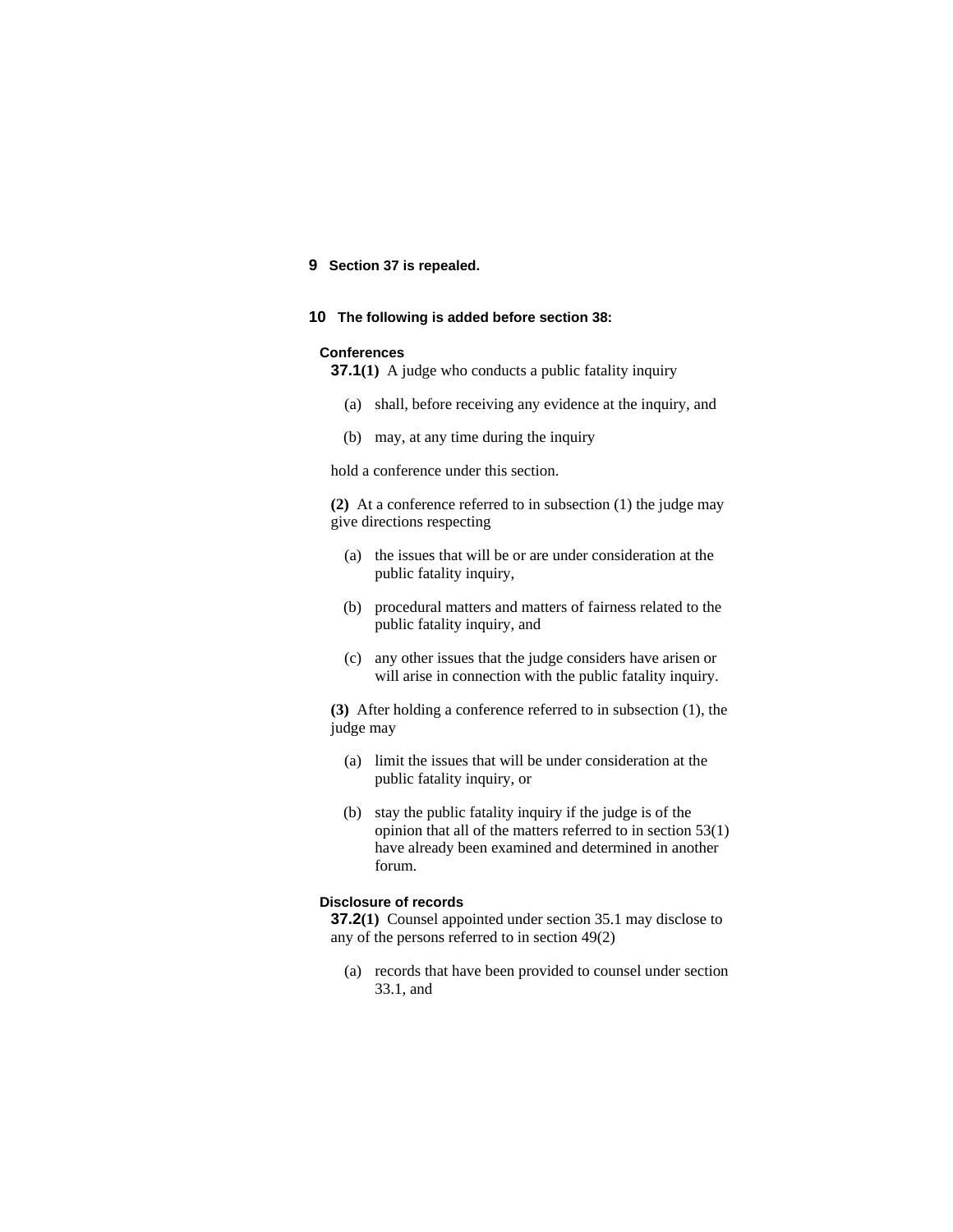(b) any other records collected by counsel that he or she considers relevant for the purposes of the public fatality inquiry.

**(2)** A person referred to in subsection (1) may use records disclosed under subsection (1) only for the purposes of preparing for or participating in the public fatality inquiry.

**(3)** When a record is disclosed to a person under this section, that person must return the record, together with any copies of it that have been made, to counsel appointed under section 35.1 within 30 days after the completion of any judicial review arising out of the findings of the judge or, if no application for judicial review is made, within 30 days after the expiry of the time allowed for doing so.

# **11 Section 38 is amended**

# **(a) by repealing subsections (1), (2) and (3) and substituting the following:**

#### **Powers of judge**

**38(1)** A judge who conducts a public fatality inquiry may engage the services of clerks, reporters and assistants to assist him or her in the inquiry.

**(2)** The judge has the power of summoning any persons as witnesses and of requiring them to give evidence on oath, orally or in writing, and to produce any documents, papers and things that the judge considers to be required for the purposes of the inquiry.

#### **(b) by adding the following after subsection (4):**

**(5)** If the judge considers it advisable because of the distance a person resides from where the person's attendance is required or for any other reason, the judge may appoint a person to take evidence of that person and to report it to the judge.

**(6)** A person appointed to take evidence under subsection (5) must, before doing so, be sworn before the judge or a justice of the peace to faithfully execute that duty.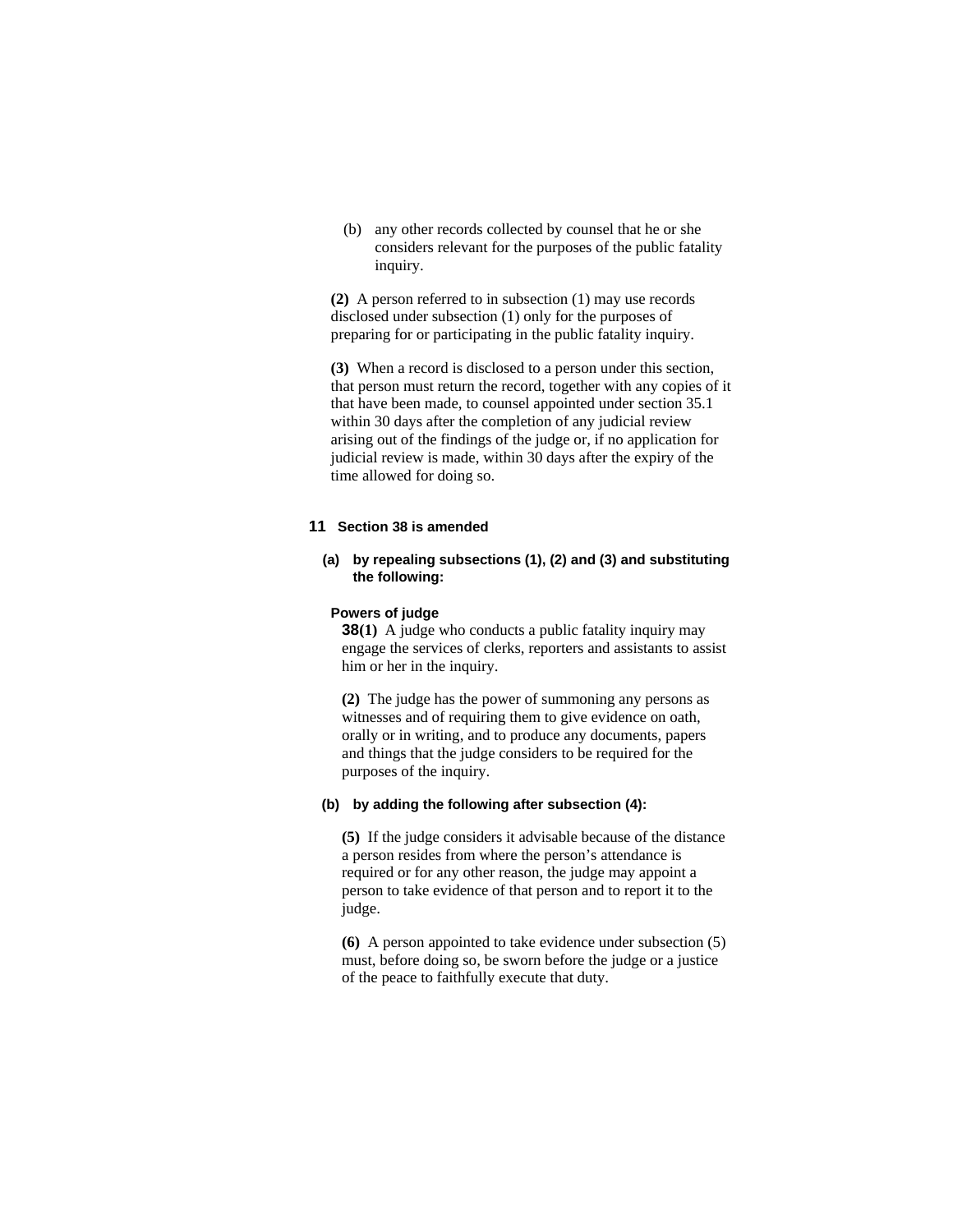# **12 Section 39 is repealed and the following is substituted:**

## **Reports as evidence**

**39(1)** A report that purports to be made by the medical examiner pursuant to section 19(3) or by the Chief Medical Examiner pursuant to section 14.1(3) shall be admitted in evidence without proof of the signature or appointment of the medical examiner or Chief Medical Examiner.

**(2)** Notwithstanding subsection (1), the judge may issue a summons to a medical examiner or to the Chief Medical Examiner to attend and give evidence at a public fatality inquiry, and the medical examiner or Chief Medical Examiner is entitled to receive a fee for attendance as prescribed by the regulations if that person is not a full-time employee of the Government.

## **13 The following is added after section 40:**

## **Examination of evidence**

**40.1(1)** Subject to subsection (2), no person other than the judge, counsel appointed under section 35.1 and the persons referred to in section 49(2) have a right to examine evidence at a public fatality inquiry.

**(2)** The judge may permit a person other than a person referred to in subsection (1) to examine evidence at a public fatality inquiry if the judge is satisfied that doing so would be consistent with the purposes of the inquiry and that there is no significant private or public interest reason why the person should not examine the evidence.

# **Disposition of evidence**

**40.2** Within a reasonable time after the written report in respect of a public fatality inquiry is made to the Minister under section 53, exhibits must

- (a) be returned to the persons to whom they belong or who entered them in evidence, or
- (b) where the persons referred to in clause (a) cannot be located or refuse to accept the exhibits, be delivered to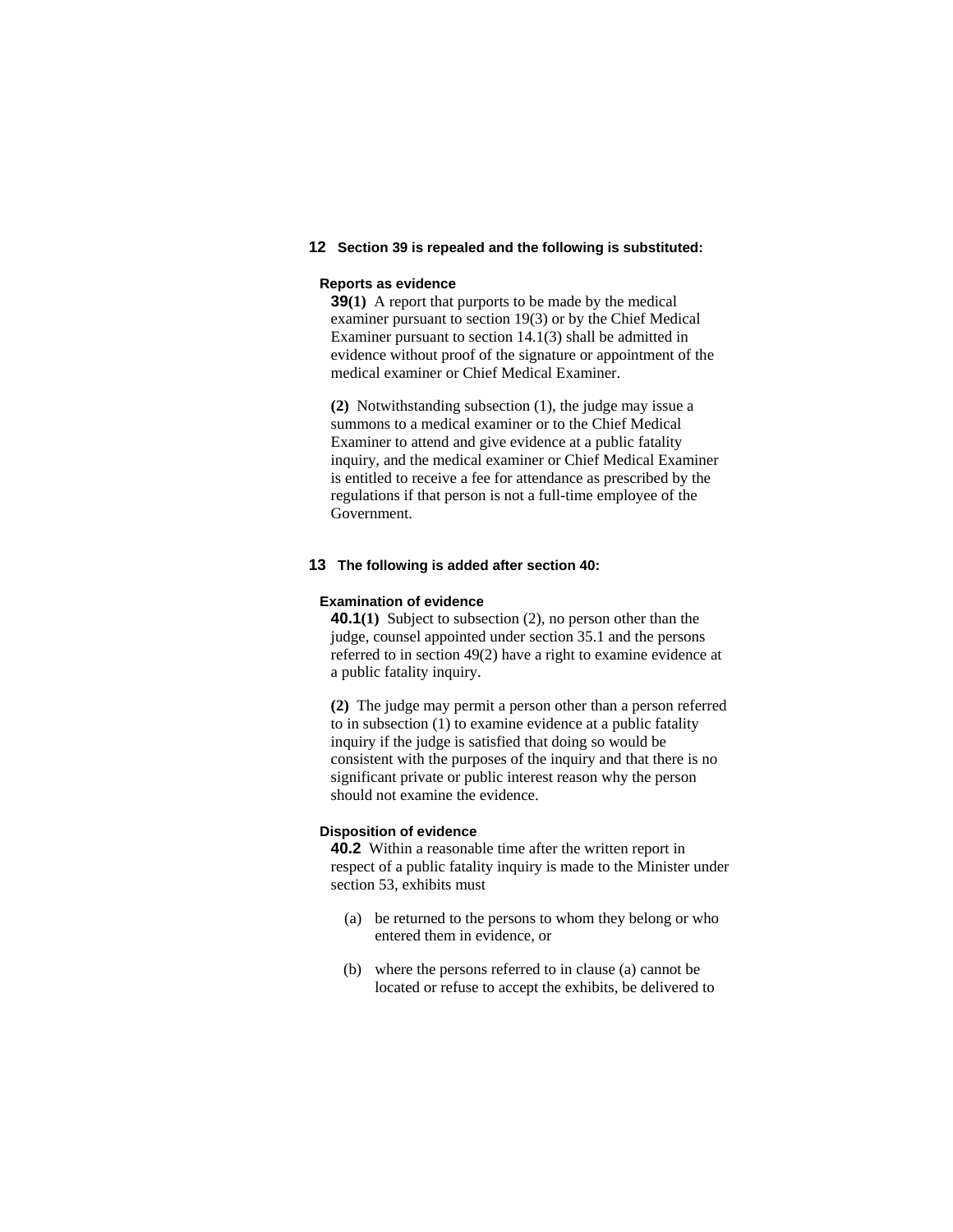the Chief Medical Examiner for storage or disposal as the Chief Medical Examiner considers appropriate.

## **14 The following is added after section 45:**

## **Alberta Evidence Act paramount**

**45.1** For greater certainty, sections 38, 40 and 45 are subject to section 9 of the *Alberta Evidence Act*.

**15 Section 46(2) is amended by striking out** "or jury" **wherever it occurs.**

## **16 Section 47 is amended**

- **(a) in subsection (1) by striking out** "the Minister's counsel" **and substituting** "counsel appointed under section 35.1";
- **(b) in subsection (2) by striking out** "On staying a public fatality inquiry" **and substituting** "Where a public fatality inquiry is stayed under subsection (1)".

# **17 Section 49 is amended**

- **(a) by repealing subsection (1);**
- **(b) by repealing subsection (2)(d) and substituting the following:**
	- (d) any person who the judge, on application, determines has a direct and substantial interest in the subject-matter of the inquiry.

## **18 Section 53 is amended**

- **(a) in subsection (1) by striking out** "or jury, if any,";
- **(b) in subsection (3) by striking out** "or jury";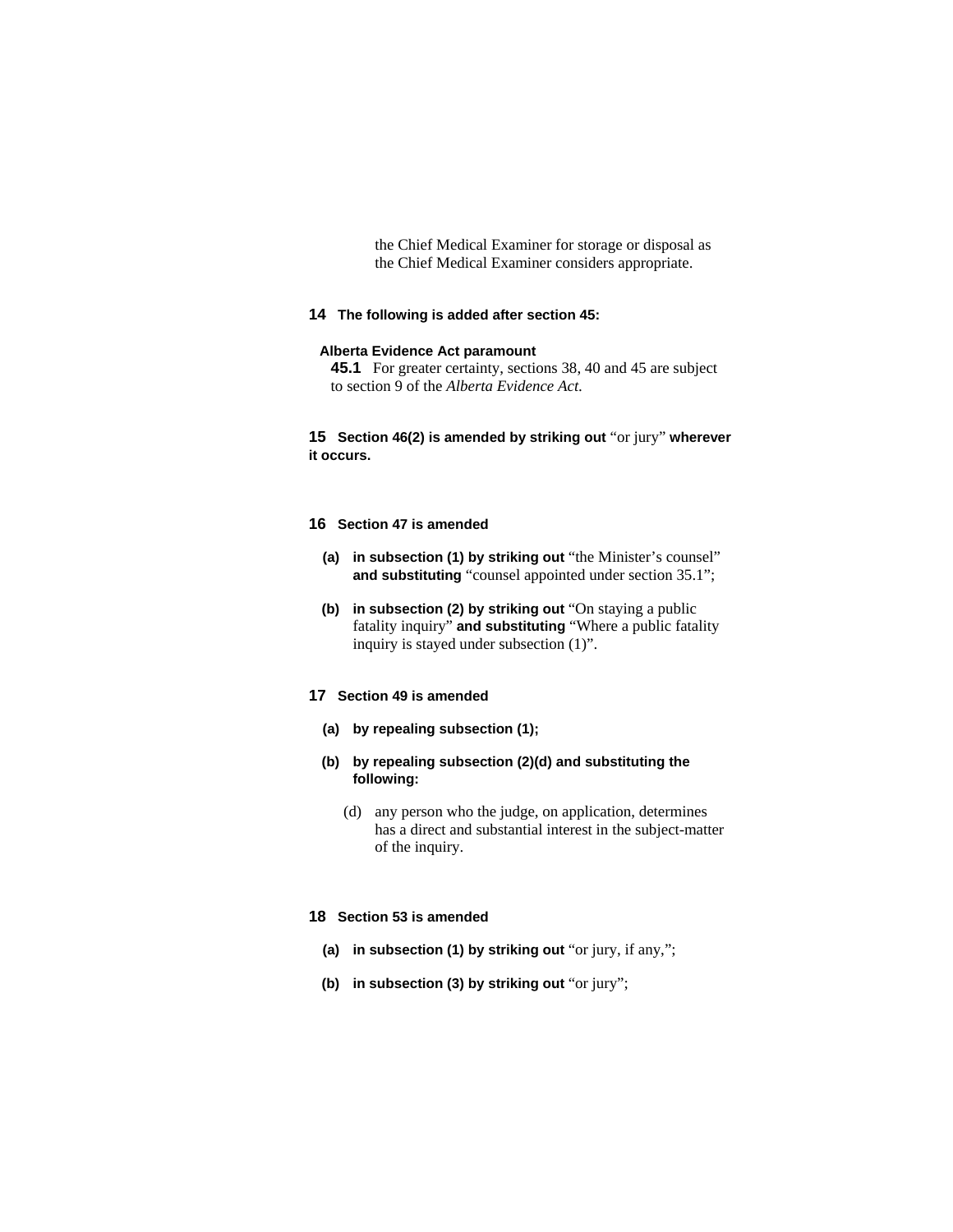- **(c) in subsection (4) by striking out** "or jury" **wherever it occurs.**
- **19 The following is added after section 53:**

## **Publication of report**

**53.1** The Minister shall make a written report under section 53 available to the public in a form and manner the Minister considers appropriate.

- **20 Section 54 is repealed.**
- **21 Section 55(a)(i) is amended by striking out** "jurors,".
- **22 This Act comes into force on Proclamation.**

# **Explanatory Notes**

**1** Amends chapter F-9 of the Revised Statutes of Alberta 2000.

- **2** Special investigation of death outside Alberta.
- **3** Section 19(1) presently reads:

*19(1) If a medical examiner receives notification of a death and is satisfied that the death occurred under any of the circumstances referred to in section 10, 11, 12, 13 or 17, the medical examiner shall investigate the death and establish where possible* 

 *(a) the identity of the deceased,*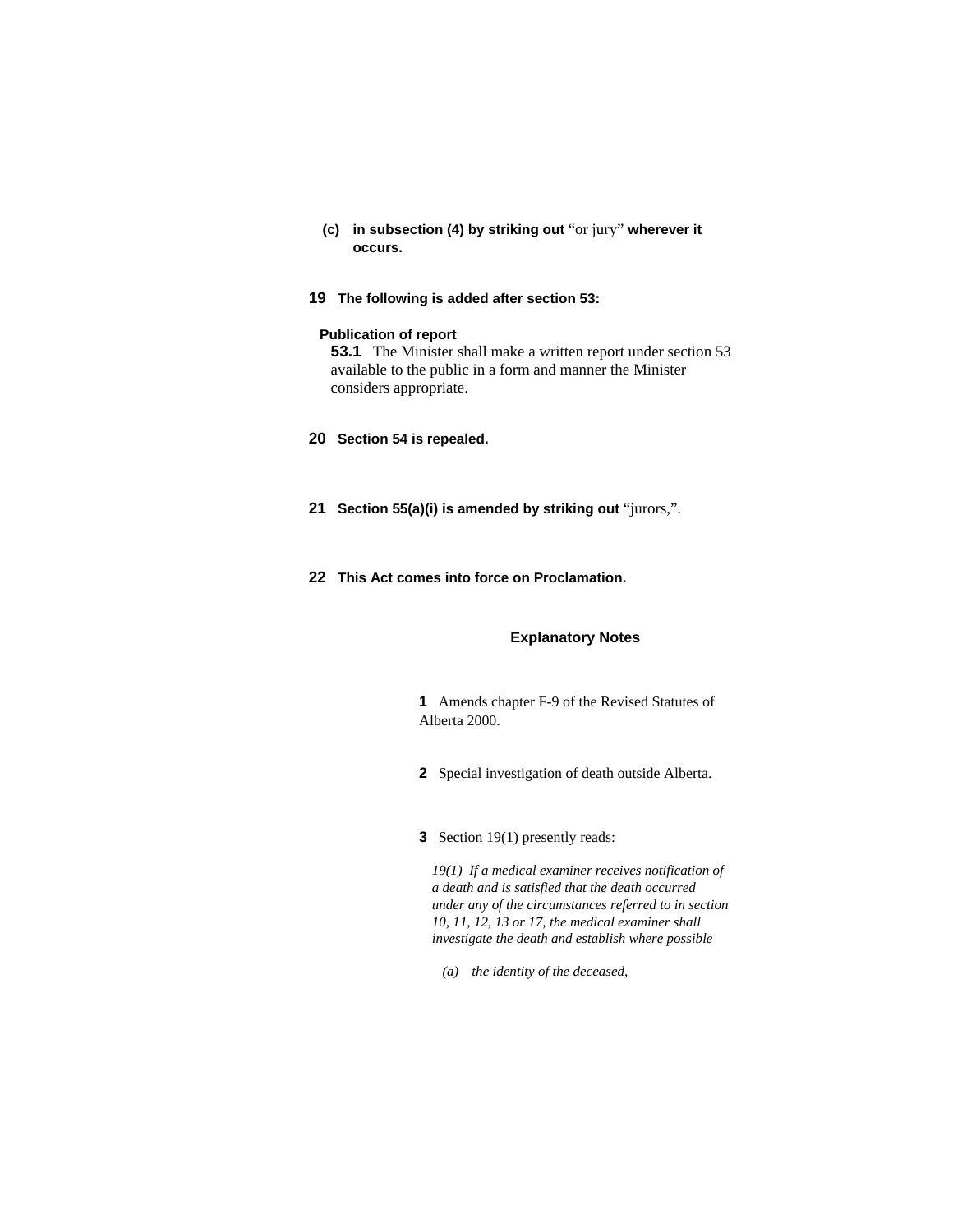- *(b) the date, time and place of death,*
- *(c) the circumstances under which the death occurred,*
- *(d) the cause of death, and*
- *(e) the manner of death.*

#### **4** Section 33 presently reads:

*33(1) When the Board receives a notification pursuant to section 32, it shall review the findings of the medical examiner including the examination report, the autopsy report, if any, and any other material that it considers relevant, and recommend any further investigation that may be necessary.* 

*(2) After reviewing the matters set out in subsection (1), the Board shall* 

- *(a) recommend to the Minister that a public fatality inquiry be held, or*
- *(b) recommend to the Minister that no public fatality inquiry be held.*

*(3) When the Board reviews the findings of a medical examiner with respect to a death referred to in section 10(2)(i), 11, 12 or 13, the Board shall recommend that a public fatality inquiry be held unless it is satisfied that the death was due entirely to natural causes and was not preventable and that the public interest would not be served by a public fatality inquiry.* 

# **5** Counsel's right to information.

#### **6** Section 35 presently reads:

#### *35(1) The Minister*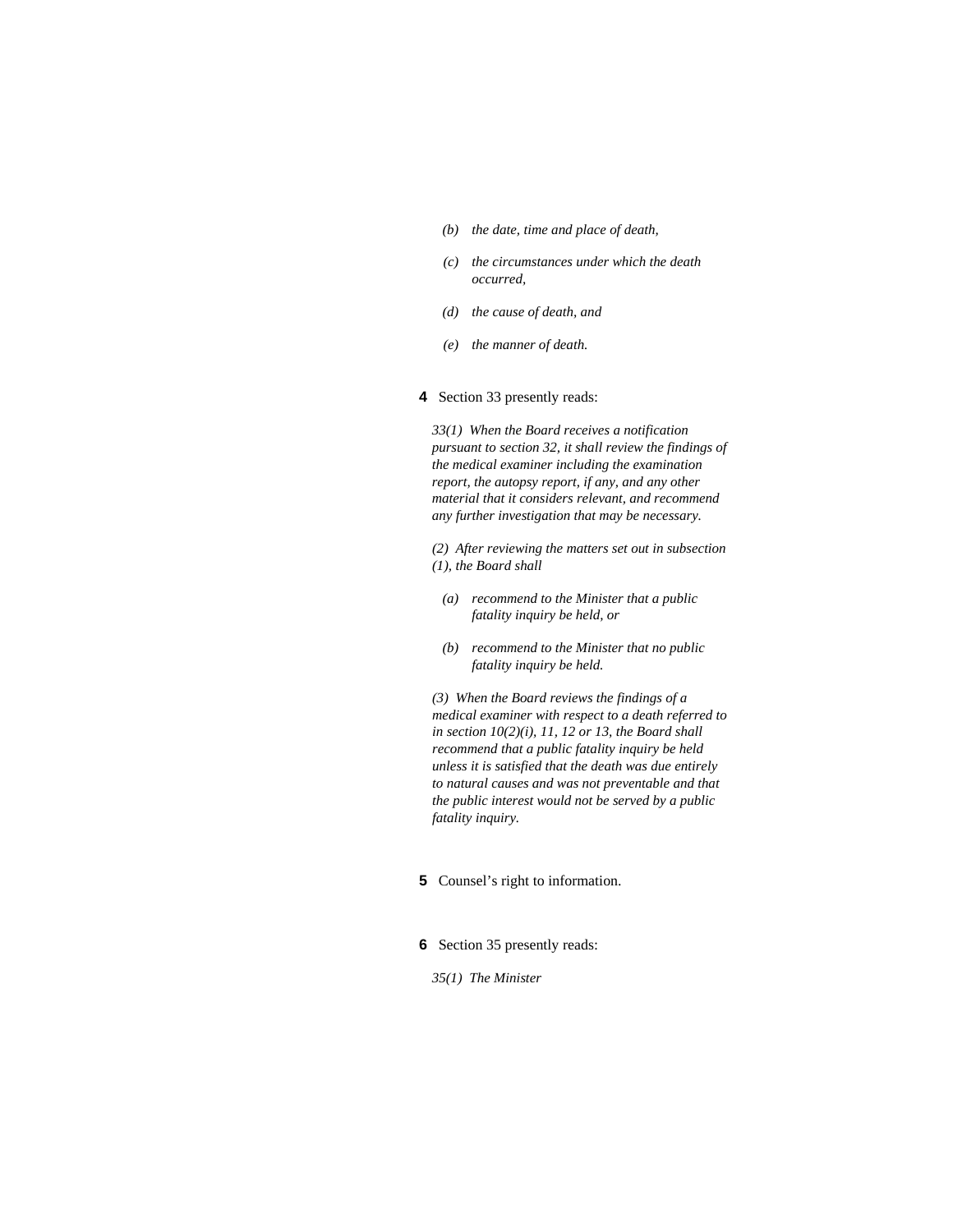- *(a) shall on the recommendation of the Board, and*
- *(b) may in any other case,*

*order that a judge conduct a public fatality inquiry into a death or 2 or more deaths that arose out of the same or similar circumstances.* 

*(2) An order under subsection (1) may include a direction that a jury be summoned for the purposes of the public fatality inquiry.* 

*(3) On an order being made under subsection (1), the chief judge shall designate a judge to hold a public fatality inquiry into the death in respect of which the order was made.* 

*(4) If a direction is made under subsection (2), the judge designated to hold the public fatality inquiry shall issue a warrant directing a clerk to summon a jury.* 

**7** Appointment of and responsibilities of inquiry counsel.

#### **8** Section 36(a) presently reads:

*36 At any time after the conclusion of a public fatality inquiry the Minister may* 

 *(a) order that the judge or judge and jury who conducted the public fatality inquiry reopen the public fatality inquiry, or* 

## **9** Section 37 presently reads:

*37(1) On being directed under section 35(4) to summon a jury, the clerk shall* 

 *(a) choose 6 persons who are liable to serve as jurors under the Jury Act,*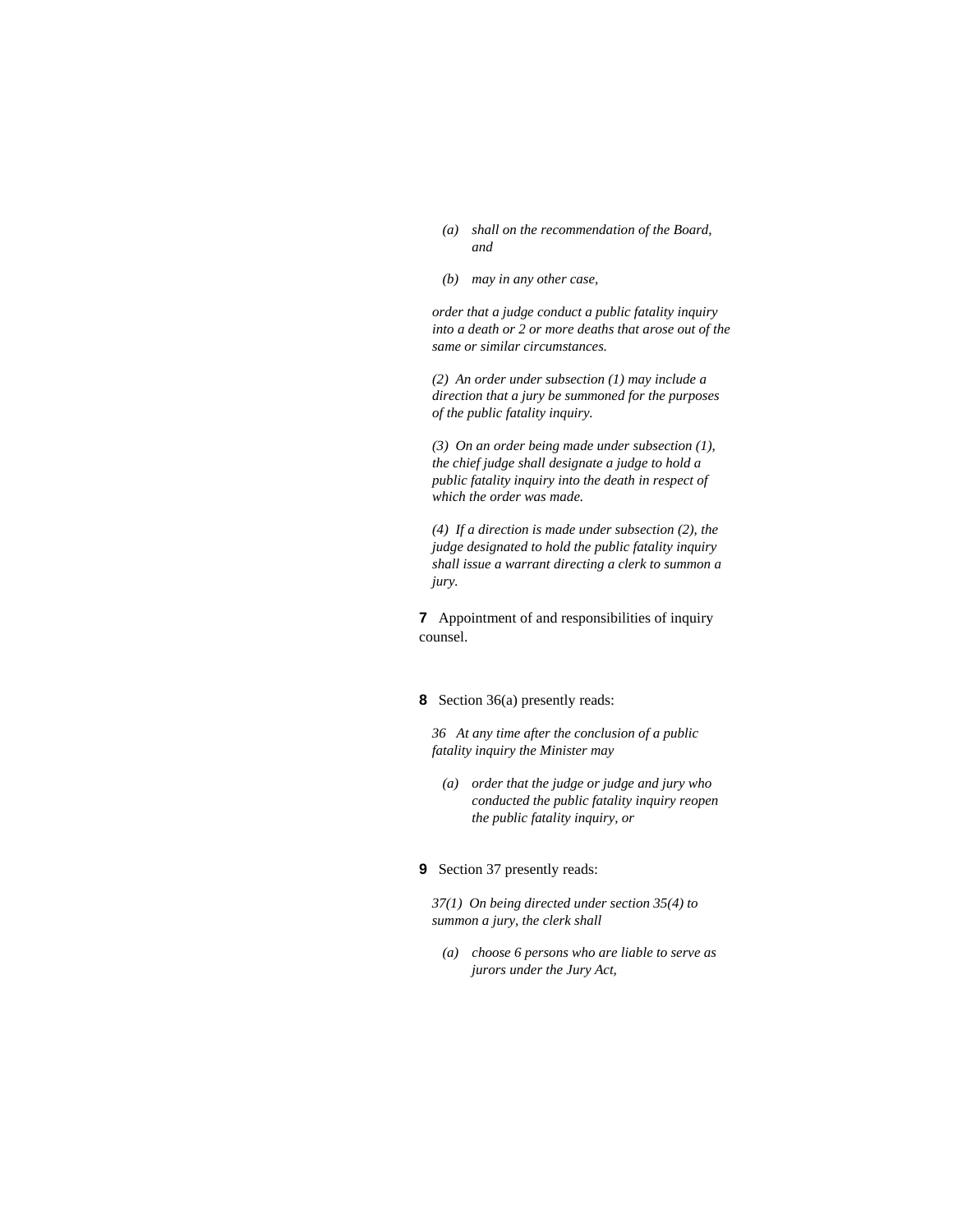- *(b) issue a summons to each of those persons, and*
- *(c) cause a copy of the summons to be served on each person to whom the summons is issued.*

*(2) If fewer than 6 jurors summoned appear at the time or place appointed for the public fatality inquiry, the clerk may choose persons who are available and who are liable to serve as jurors under the Jury Act to increase the jury to 6.* 

*(3) If a person summoned to serve as a juror does not appear in answer to the summons, the judge may, after receiving proof that the person was served with the summons, issue a warrant to a peace officer commanding the peace officer to arrest the person and bring the person before the judge at the time and place specified in the warrant.* 

*(4) When the person who is brought before the judge pursuant to a warrant issued under subsection (3) fails to show cause why the person did not obey the summons, the judge may impose on the person a fine not exceeding \$1000.* 

*(5) If a person summoned to serve as a juror is arrested and brought before the judge and then refuses without reasonable excuse to serve as a juror, the judge may impose on the person a fine not exceeding \$1000.* 

**10** Judge may hold conferences. Disclosure of records.

# **11** Section 38 presently reads:

*38(1) A judge who holds an inquiry under this Act has all the powers of a commissioner appointed under the Public Inquiries Act.*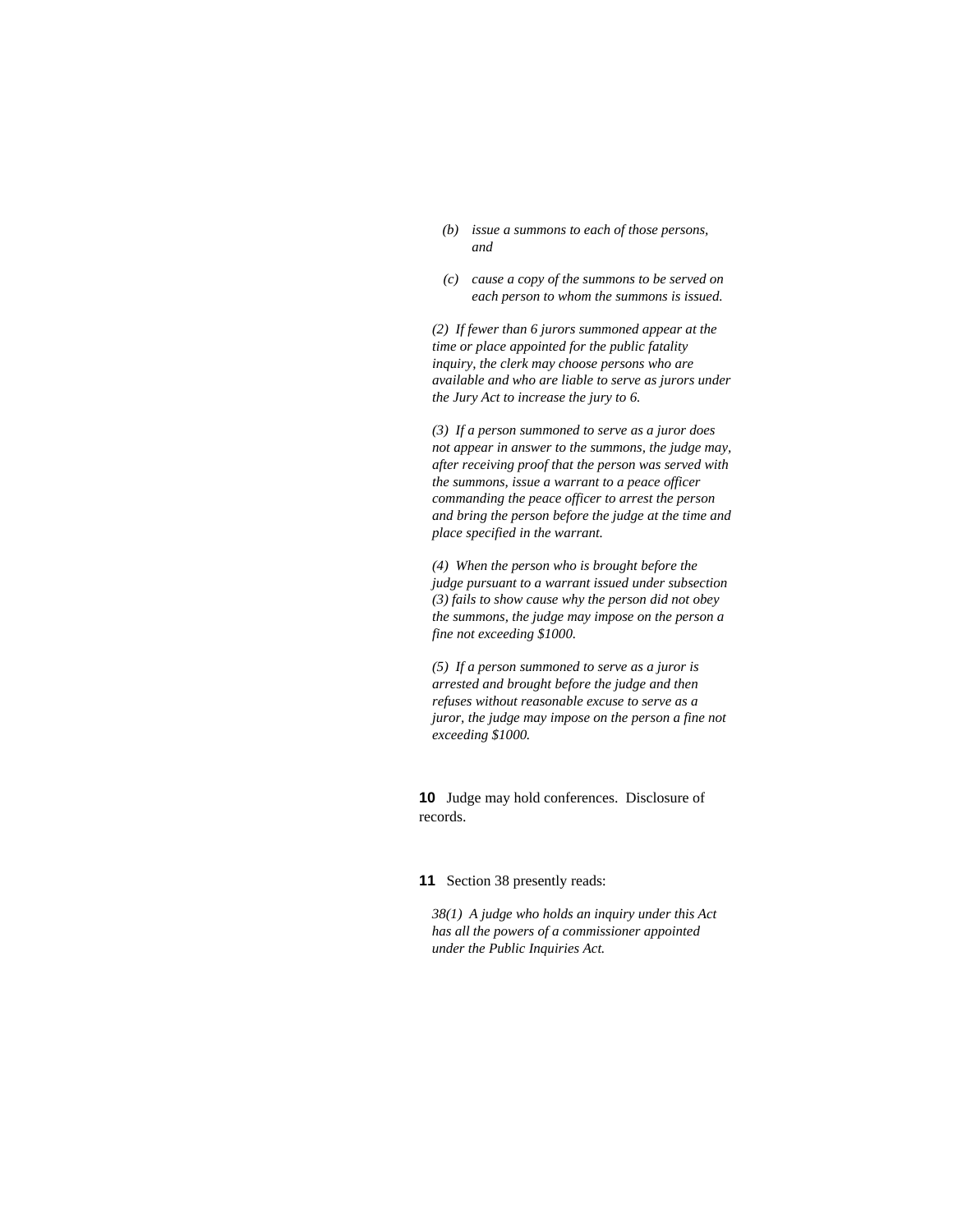*(2) The judge may issue or direct a clerk to issue a summons to any person who in the opinion of the judge may be able to give evidence that relates to the death under investigation.* 

*(3) Persons called as witnesses shall be examined on oath.* 

- *(4) A judge has the same powers* 
	- *(a) to compel the attendance of witnesses, and*
- *(b) to punish a witness for* 
	- *(i) disobeying a summons to appear,*
	- *(ii) refusing to be sworn, or*
	- *(iii) refusing to give evidence,*

*as are conferred on a provincial judge by the Criminal Code (Canada).* 

#### **12** Consequential. Section 39 presently reads:

*39(1) A report that purports to be made by the medical examiner pursuant to section 19(3) shall be admitted in evidence without proof of the signature or appointment of the medical examiner.* 

*(2) Notwithstanding subsection (1), the judge may issue a summons to a medical examiner to attend and give evidence at a public fatality inquiry and the medical examiner is entitled to receive a fee for attendance as prescribed by the regulations if the medical examiner is not a full-time employee of the Government.* 

**13** Examination of evidence. Disposition of evidence.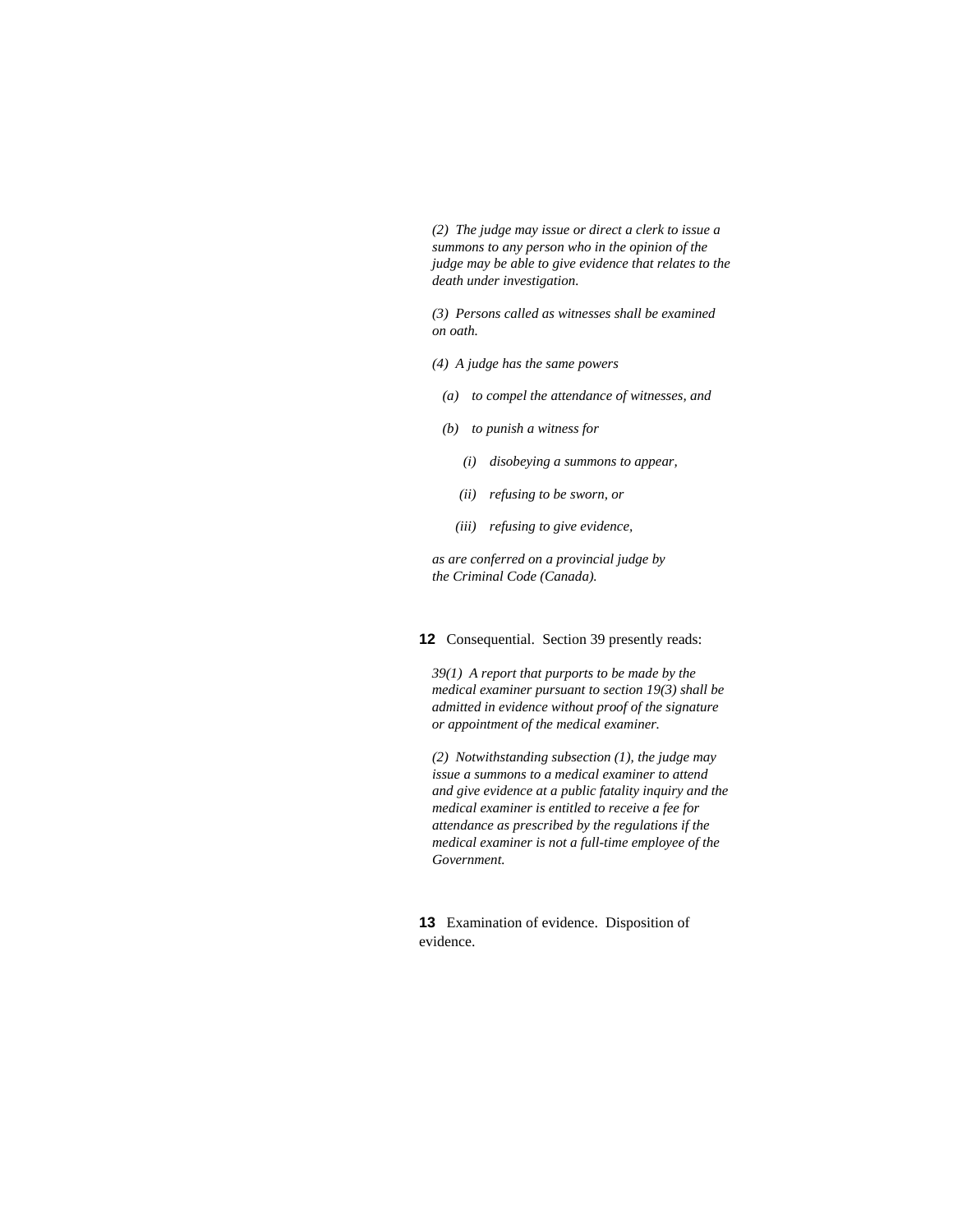# **14** Section 9 of Alberta Evidence Act paramount.

#### **15** Section 46(2) presently reads:

#### *(2) Subsection (1) does not apply to*

- *(a) oral testimony, or*
- *(b) documentary evidence*

*contained in the findings of the judge or jury or in the written report of the judge or jury under section 53.* 

# **16** Section 47 presently reads:

*47(1) The Minister or the Minister's counsel may at any time before or during a public fatality inquiry stay the inquiry* 

- *(a) for the purpose of allowing a police investigation in respect of a death, or*
- *(b) pending the determination of a charge where a person, in respect of a death, is charged under any statute in force in Alberta.*

*(2) On staying a public fatality inquiry, the Minister may* 

- *(a) refer the matter back to the Board, or*
- *(b) refer the matter back to the judge to continue the public fatality inquiry at a later date.*

## **17** Section 49 presently reads:

*49(1) The Minister or the Minister's counsel shall appear at a public fatality inquiry and may examine*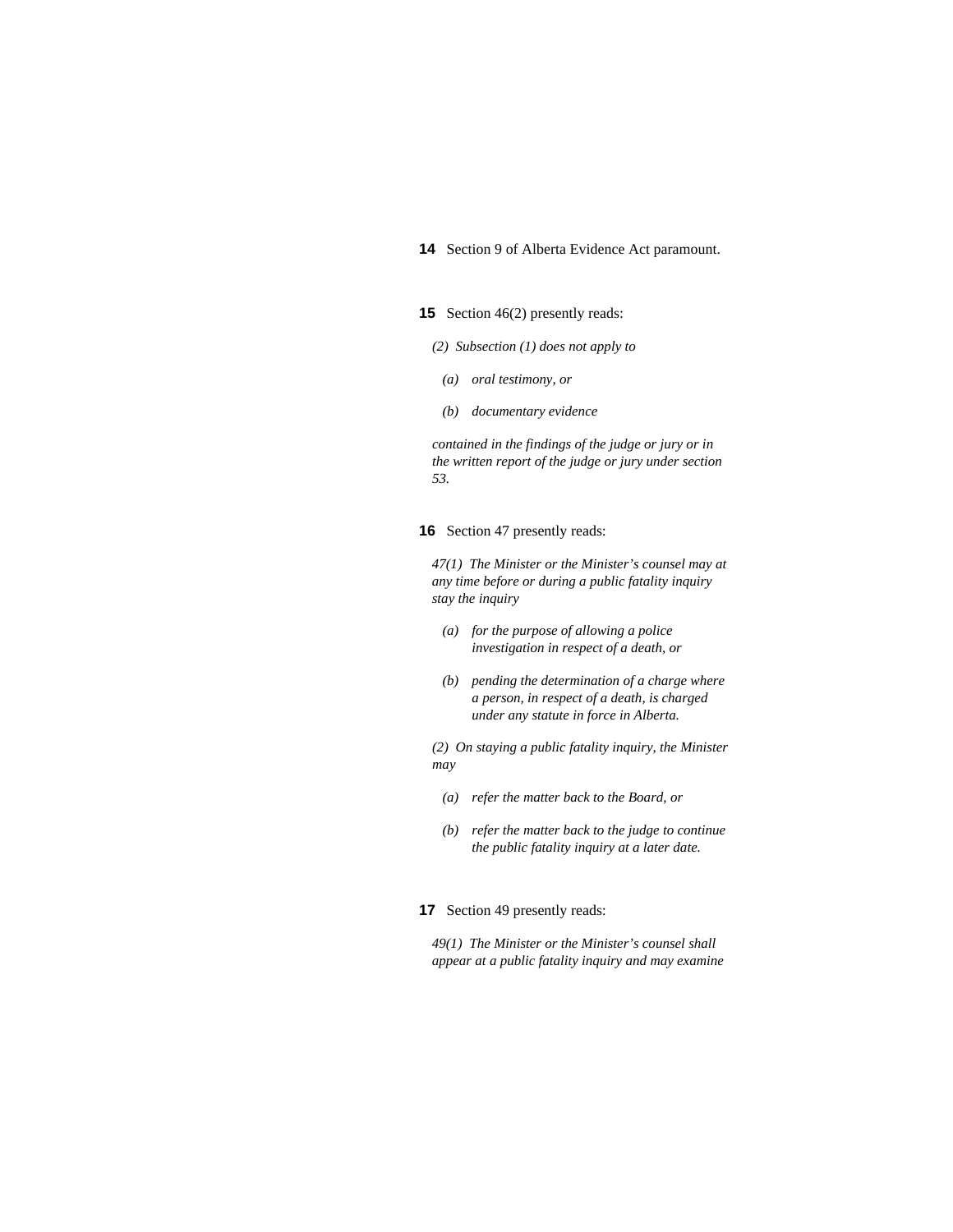*and cross-examine witnesses and present arguments and submissions.* 

*(2) The following persons may appear at a public fatality inquiry either personally or through their legal counsel and may cross-examine witnesses and present arguments and submissions:* 

- *(a) any of the next of kin of the deceased;*
- *(b) the personal representative of the deceased;*
- *(c) a beneficiary under a policy of life insurance on the life of the deceased;*
- *(d) any person who applies to the judge before or during the inquiry and is declared by the judge to be an interested person.*

## **18** Section 53 presently reads in part:

*53(1) At the conclusion of the public fatality inquiry, the judge or jury, if any, shall make a written report to the Minister that shall contain findings as to the following:* 

- *(a) the identity of the deceased;*
- *(b) the date, time and place of death;*
- *(c) the circumstances under which the death occurred;*
- *(d) the cause of death;*
- *(e) the manner of death.*

*(3) The findings of the judge or jury shall not contain any findings of legal responsibility or any conclusion of law.* 

*(4) The report and findings of the judge or jury under subsection (1) and any recommendations under subsection (2) shall not disclose any matters heard or disclosed in camera, unless the judge or*